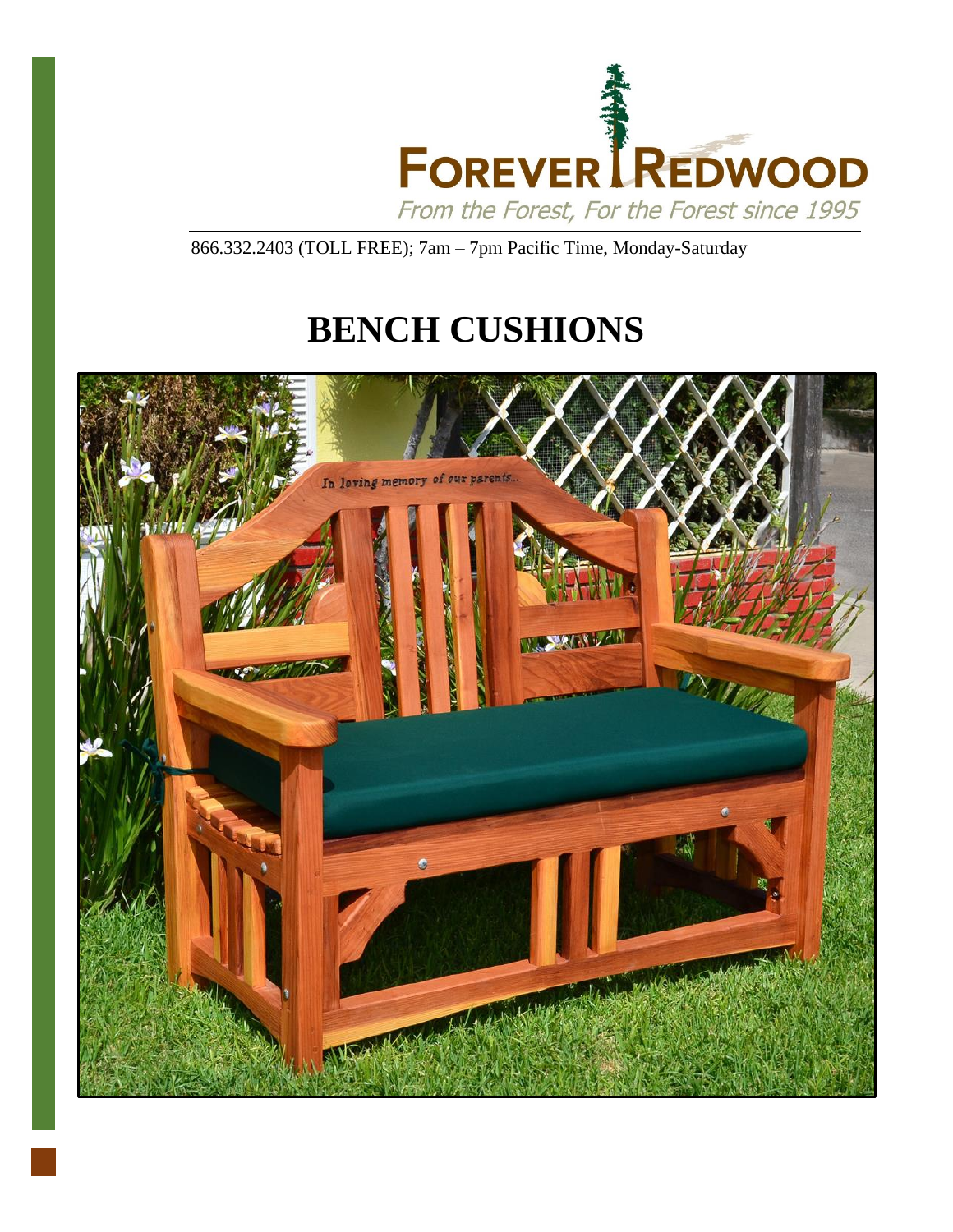## **CONTENT**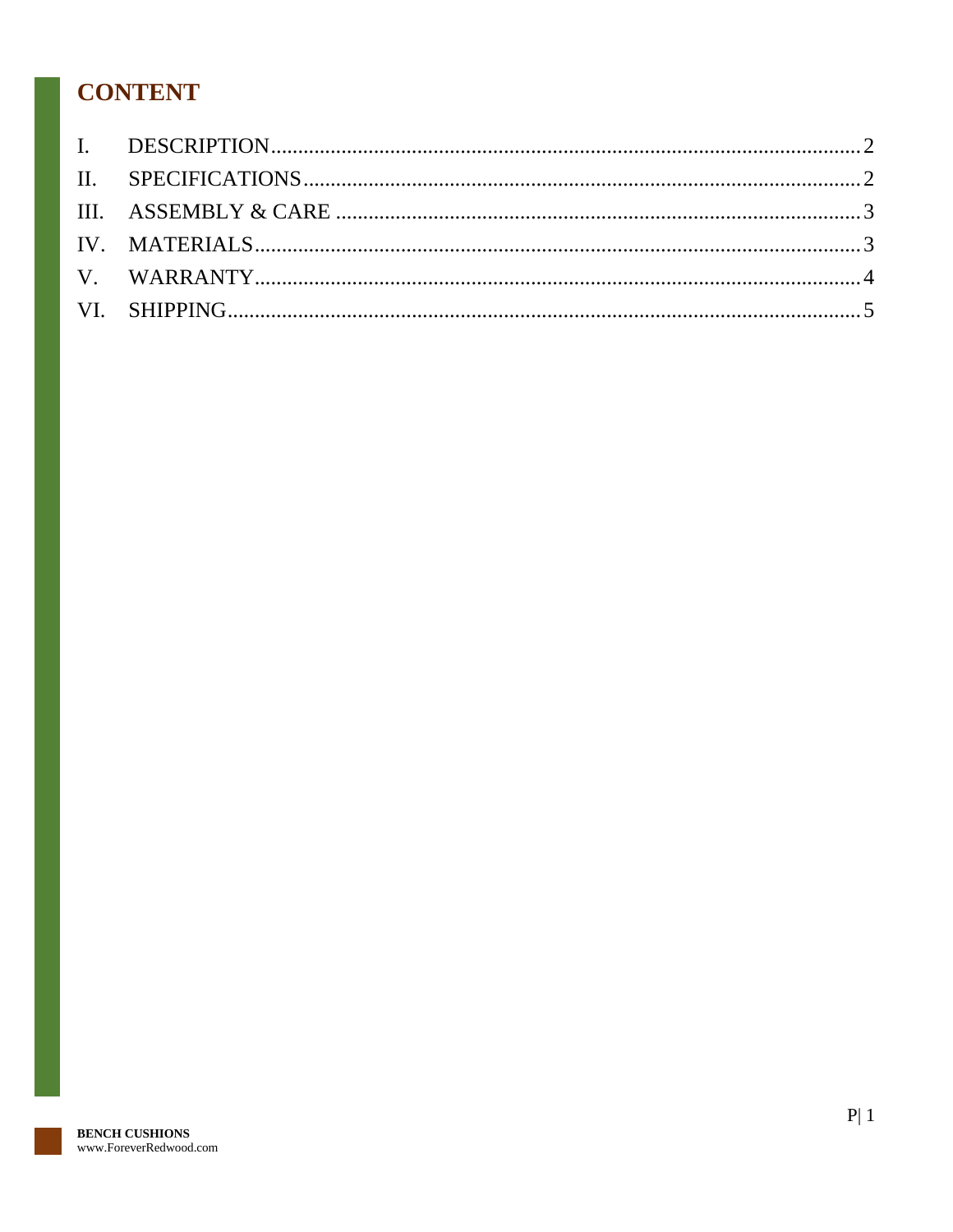## <span id="page-2-0"></span>**I. DESCRIPTION**

#### **Add cushions to any Forever Redwood indoor or outdoor furniture.**

- **Quality:** Machine washable and fade resistant. All cushions are made from [Trivantage](https://www.trivantage.com/) fabrics and are sewn with a built in zipper to make washing them a snap.
- **Customize:** Select from a wide array of fabrics at **[Trivantage](https://www.trivantage.com/)** or use our standard Forest Green color. Under **More Options** select Custom Cushion Color, and note any custom color choices (name and number of fabric) in the **Order Comment** box.
- Note: Option to order a cushion is available with the purchase of most benches or chairs.

#### <span id="page-2-1"></span>**II. SPECIFICATIONS**

If you'd like a cushion for your chairs, please indicate this in the Advanced Options section. Standard cushions come in forest green however you also have the option to visit [Trivantage](https://www.trivantage.com/fabric-upholstery) to choose from the hundreds of outdoor fabrics they have for your cushion.



The most popular fabric choice over the years is the Forest Green. For this reason, we've made it our default fabric choice for all cushions. If you'd like a cushion in a color or pattern other than Forest Green, you can choose from thousands of fabrics by visiting our Sunbrella fabric partner Trivantage Upholstery Fabric at: [https://www.trivantage.com/fabric-upholstery.](https://www.trivantage.com/fabric-upholstery)

Just write the name and number of the fabric you'd like us to use to make your cushion in the comment box below the cushion selection. Most Sunbrella fabrics are under \$30/yard and are included in the cushion price. If you prefer a premium fabric over \$30/yard, the cost over \$30/yard will be manually added to your order total.

Trivantage fabric is made to sit out in the sun and not fade or fall apart for years. It's machine washable. Each cushion has a zipper so you can remove the foam and wash the fabric.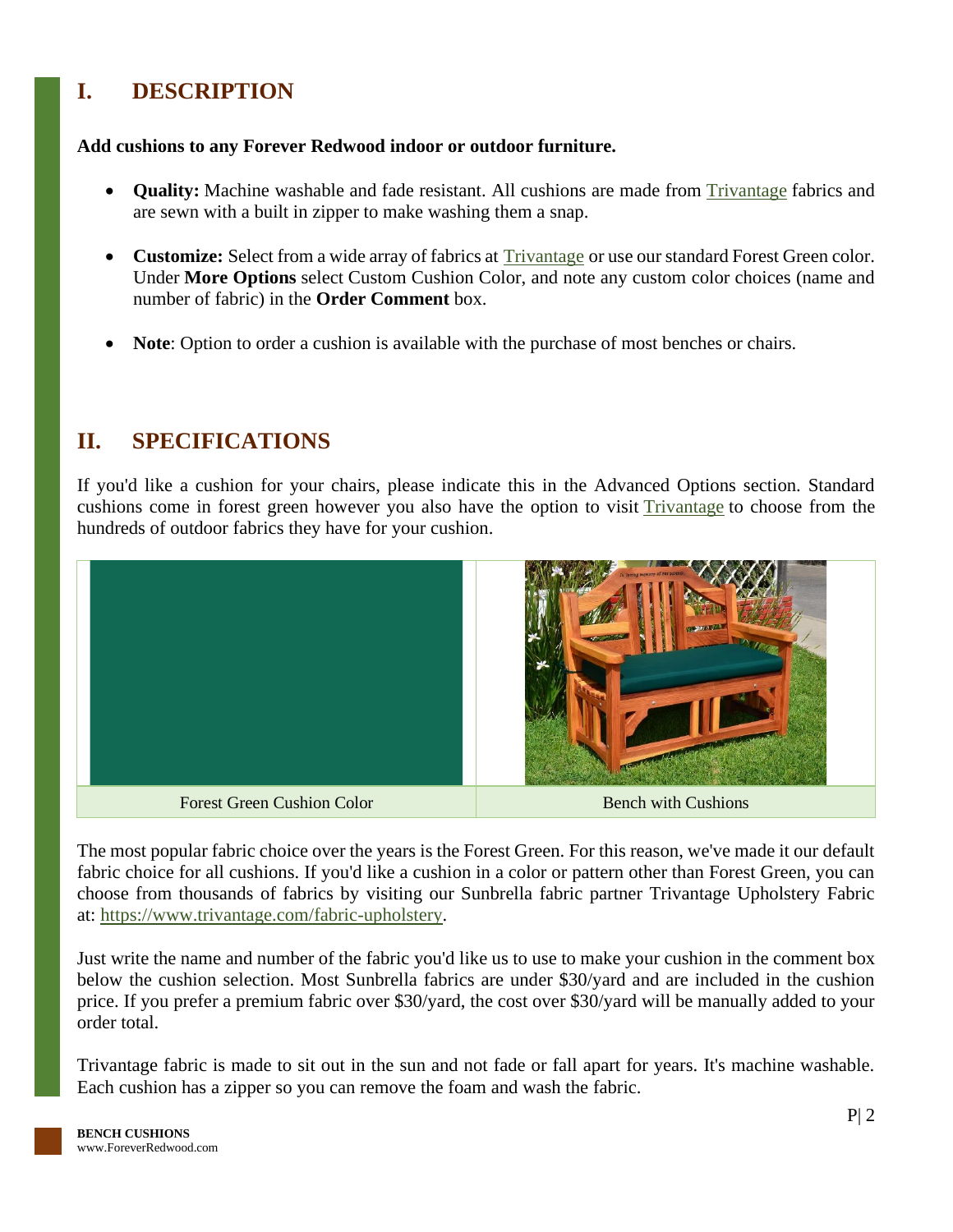## <span id="page-3-0"></span>**III. ASSEMBLY & CARE**

Assembly instructions are not necessary for this product.

## <span id="page-3-1"></span>**IV. MATERIALS**

The secret to outdoor longevity begins and ends with the wood. We use generous amounts of the most decay resistant wood available. We encourage our customers to compare photos of our items side by side with any competing product. Thickness counts. Furniture that is thin and light simply won't last in the year round weather.

To keep your furniture beautiful, we use only stainless steel hardware and the highest quality stains and sealants. We use only the Sickens brand of sealants.

Our primary customer has always been the homeowner that appreciates spending a bit more for quality that will last decades.

Our products are installed with organizations that appreciate longevity like the U.S. Forest Service, U.S. military installations, State and City parks, golf clubs and hotels.

We are favored by many landscape architects and contractors because they can count on exceptional quality and quick personal service to complete projects.

We build each item by hand. This insures your set is finely finished and carefully inspected. Old-fashioned hand building also allows us to adjust the size or design of any item to fit your needs.

Because we are a forestry company, we can offer 5 exceptional wood grades to choose from our carefully managed forests with warranties of up to 30 years against decay in any weather. Click for more about our 5 [wood grades.](https://www.foreverredwood.com/redwood-furniture/wood-grade/)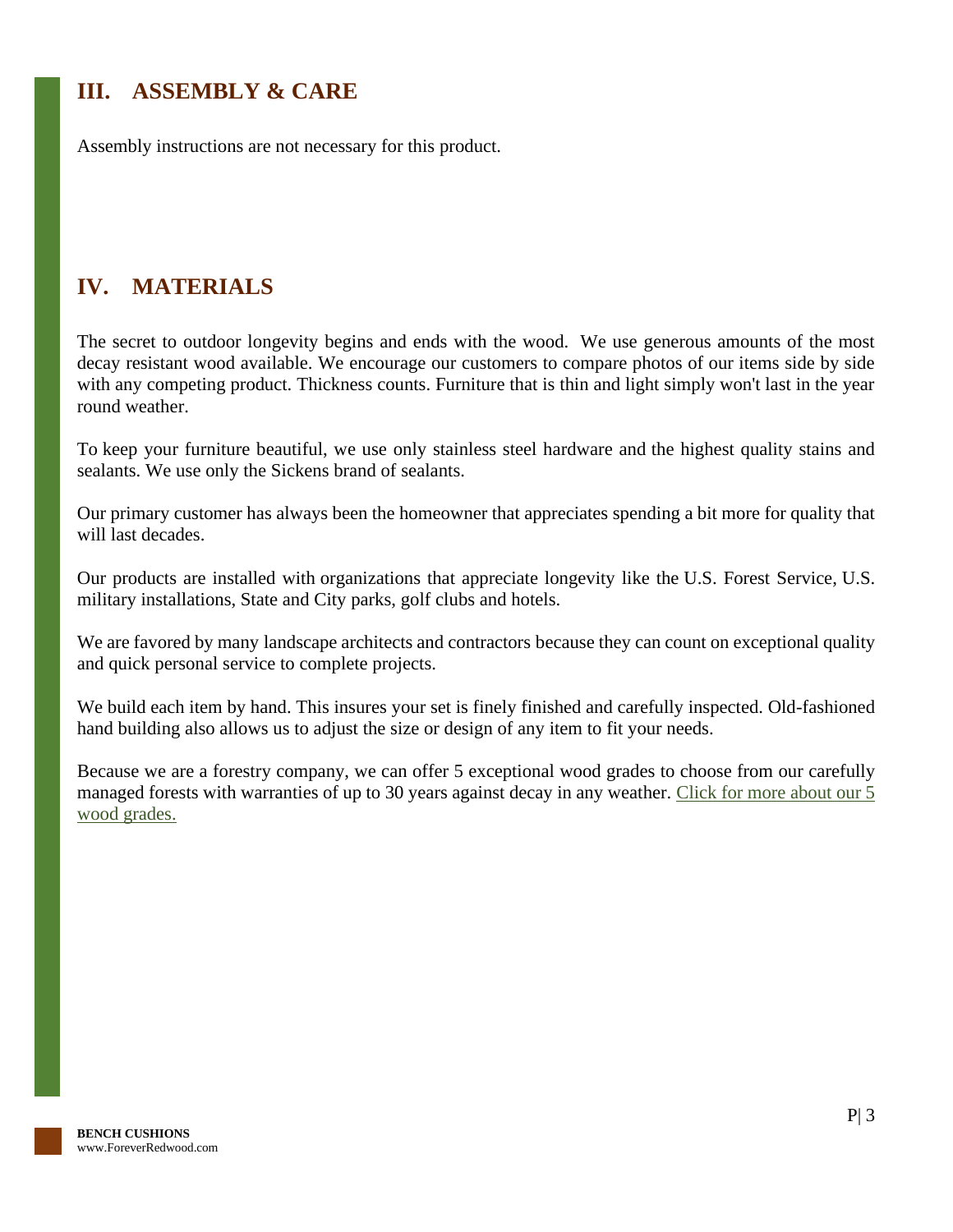## <span id="page-4-0"></span>**V. WARRANTY**

Wood decay is warrantied up to 30 years depending on the wood grade. No other outdoor furniture manufacturer has warranties like this. The key is the excellent quality of our wood and the extra-thick timber designs of all our pieces.

#### **Wood Grades and Decay Warranty:**

- Douglas-fir: 10 years
- Mosaic Eco-Wood: 10 years
- Redwood: 15 years
- Mature Redwood: 20 years
- Old-Growth Redwood: 30 years

Forever Redwood stands behind its products. We are committed to quickly resolving any issues that might occur. For more information please see our [Warranty](https://www.foreverredwood.com/redwood-furniture/warranty) page.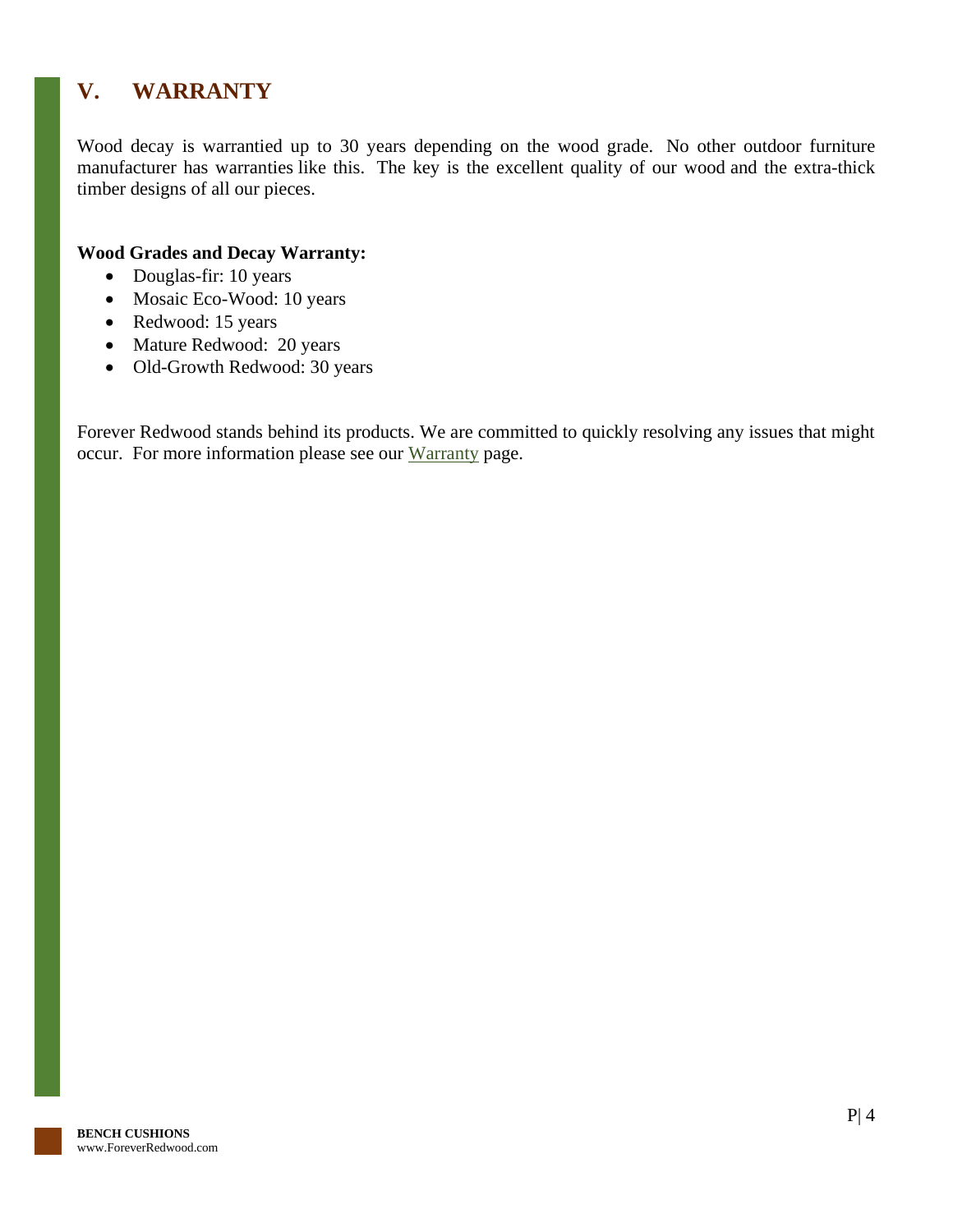## <span id="page-5-0"></span>**VI. SHIPPING**

#### **We offer 4 Shipping Options in the U.S.:**

- Rush Shipping (ships in 3 weeks).
- Priority Shipping (ships in 6 weeks).
- Standard Shipping (ships in 10 weeks).
- Free Shipping in the Continental U.S. (ships in 14 weeks).

#### **Notes for Orders requiring drawings or approvals:**

All Shade Structure orders (Pergolas, Pavilions, Gazebos and Arbors) require drawings to make sure all details are agreed upon prior to building and to give our customers the ability to customize their structures to meet their needs. We also sometimes make custom changes to Swings, Planters, Benches, Tables and other standard production items per customer requests. If your order has a custom detail or is a shade structure, you will receive your first drawings via email within 5 business days of receiving your completed order with a deposit.

We will go back and forth with you as needed to fine tune the design to your liking prior to building it. Once you sign off on your drawings, your timeline for shipping will begin. Please keep this in mind. If you need a Rush Order and also drawings, it is best you call in your order so that we can organize ourselves to both complete your drawings on an expedited basis and meet your shipping deadline.

**Yes, you can have free shipping plus save 3% off your order!** We carefully hand build each Forever Redwood item. When you choose a longer ship out date, you give us more time to build. This lowers our cost and we pass the savings to you. If you choose the Wait & Save Shipping option and prefer we ship out on a specific date (up to 6 months in advance), just enter the date in the Comment Box at Checkout. If no note is included, we'll ship in 3 months.

Orders ship from San Diego, CA. Add 3 to 6 business days transit time (depending on location). We ship to any country. Canada orders ship in 6 weeks. To see Canadian shipping costs, just add item to cart.

For orders outside the U.S. or Canada, just enter your country in the shipping information section at checkout or in the shopping cart to see your freight cost. We ship outside the U.S. or Canada in 6 weeks. For all international shipments, the shipping companies handle any customs paperwork and then contact you to arrange delivery.

**Assembly Service Available Nationwide:** All orders over \$3,000. in size can choose to have Forever Redwood assemble for you. Just choose White Glove Service in the Shopping Cart or at Checkout. For more information on White Glove, please go to: [WHITE GLOVE.](https://www.foreverredwood.com/white-glove/)